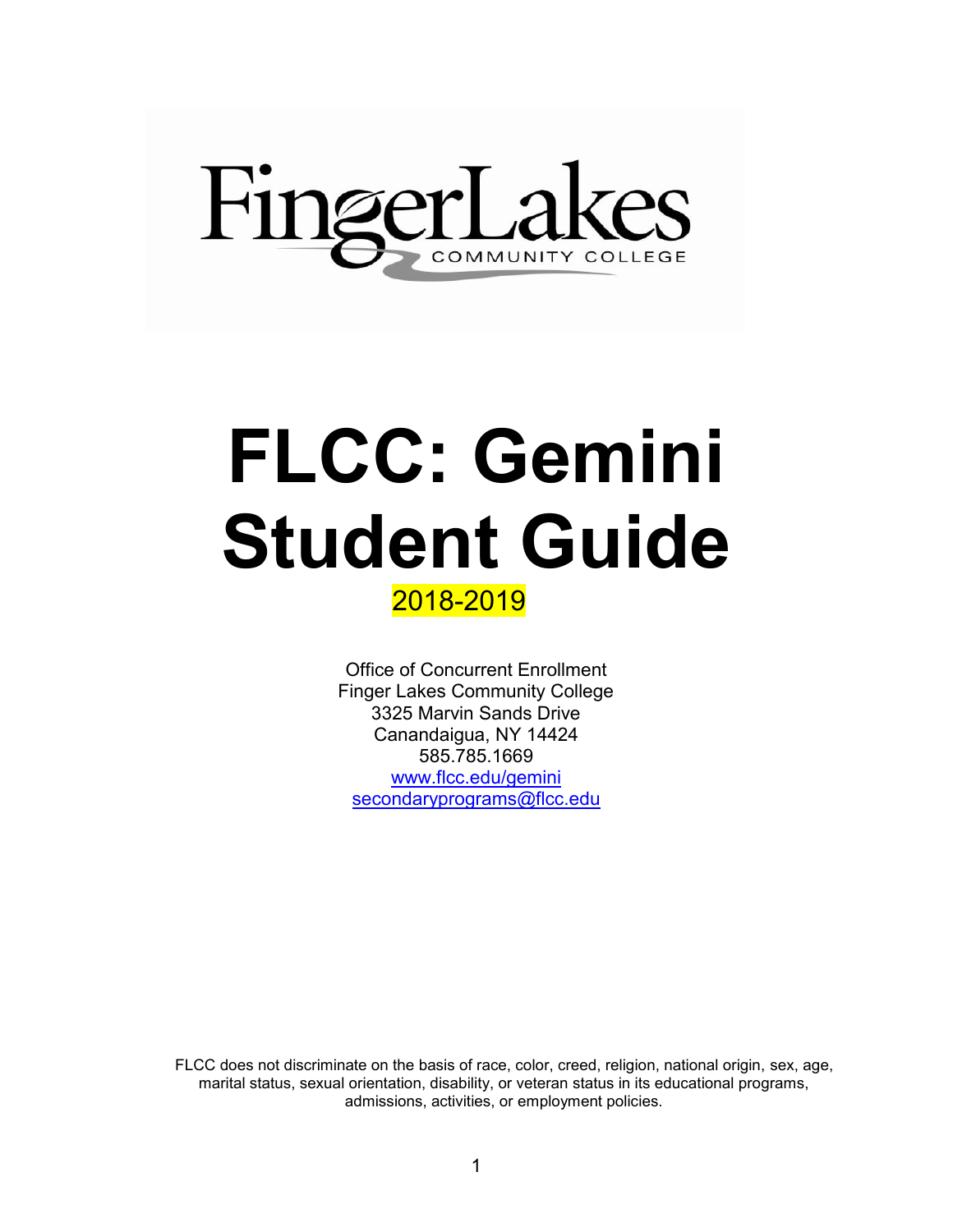# **About Finger Lakes Community College**

Finger Lakes Community College (FLCC) was established in 1965 as a unit of the State University of New York, under the sponsorship of Ontario County. Today the college operates a 250-acre main campus in Canandaigua and campus centers in Geneva, Newark and Victor. FLCC also has field stations at the south end of Honeoye Lake and on 30 acres adjacent to the Hi Tor Wildlife Management Area in Naples. FLCC also offers flexible and convenient educational opportunities through Online Learning. FLCC is considered one of the premier Online Learning programs in New York State.

FLCC offers 57 degree and certificate programs. Some degrees prepare students to transfer to a four-year institution; these include engineering science, biotechnology and fine arts. The associate degrees in applied science (A.A.S.), those designed to lead directly to employment or transfer, include nursing, paralegal, and horticulture. FLCC's signature programs – those for which the college is most known – include environmental conservation, music recording technology, and viticulture and wine technology. Nine of FLCC's degree programs can be completed fully online, and 20 programs can be completed both online and in the classroom.

FLCC is a national leader in science education, having received nearly \$4 million in National Science Foundation grants to share its model for teaching science through research to other community colleges across the country. Small class sizes allow for greater interaction with faculty in all academic areas.

Low tuition makes FLCC an affordable, accessible choice. In addition, the FLCC Foundation, a nonprofit affiliated with the college, provides more than 100 private scholarships. This includes the Gemini Scholarship, which provides a half-year of tuition to students who received at least 12 FLCC Gemini credits during high school. Recent renovations to the main campus provided improved classroom technology, new labs and a new student lounge and café. Clubs bring students together through their academic or personal interests, be it the art club or the electronic gaming society. Athletic teams include soccer, lacrosse, basketball, volleyball and the college's highly successful woodsmen teams.

#### **Fast Facts**

As of Fall 2017, FLCC enrolled approximately 6,300 full and part-time students from approximately 350 high schools in New York States and across the United States.

80% of full-time, matriculated FLCC students receive financial aid.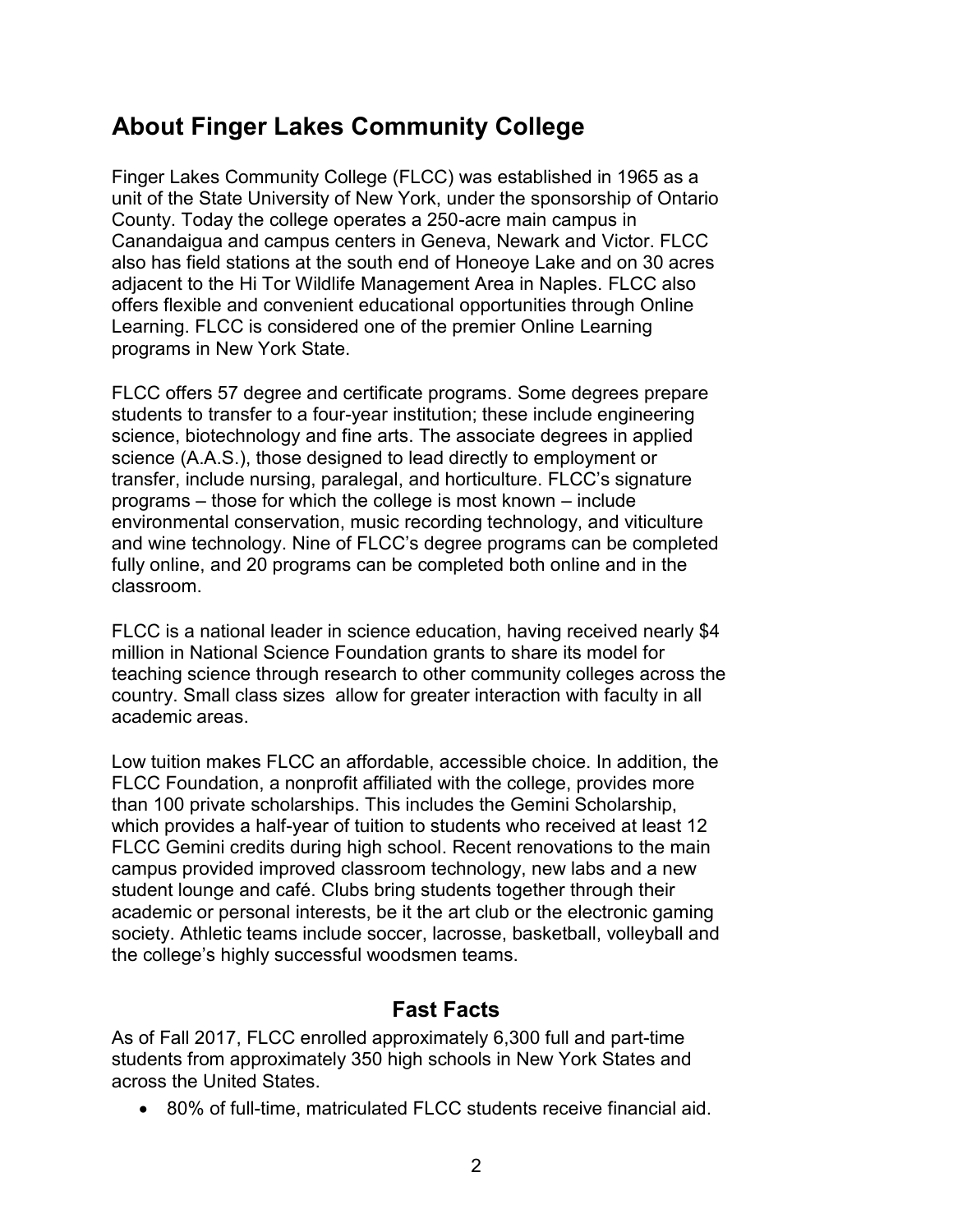- FLCC employs 117 full-time faculty and 196 part-time faculty members.
- FLCC has a 20:1 student to faculty ratio, which ensures small class sizes.
- 92% of graduates with A.A. and A.S. degrees continue their education or are employed full time.
- 89% of graduates with an A.A.S. degree continue their education or are employed full time.

## **About the FLCC: Gemini Program**

 The FLCC: Gemini program is a partnership between FLCC and area high schools that provides eligible high school students with the opportunity to simultaneously receive high school and college credit at an affordable cost. Qualified high school teachers are approved by FLCC and deliver the college course in their school. The courses offered through the program are FLCC courses and are treated as an extension of the college's off-campus offerings. Success is based upon coursework completed over the entire semester rather than one test like Advancement Placement (AP) or International Baccalaureate (IB) test-based courses. FLCC offers Gemini courses in 33 districts across five counties, and three Wayne-Finger Lakes BOCES locations.

Concurrent enrollment programs are a viable option to provide students with access to college courses, an alternative to AP or IB test-based courses, and a motivator that some students need to successfully transition to post-secondary studies.

Students in the program are part-time, non-matriculated FLCC students with library, academic support and other student privileges. Students must follow the College's academic standards

and student conduct policies, as stated in the College Catalog. These policies apply to academic honesty, dropping/adding courses, repeated courses, audited courses, and more. The latest catalog is available at [www.flcc.edu/catalog.](http://www.flcc.edu/catalog) 

Students may choose to come to FLCC after high school graduation or transfer their credits to another institution. Approximately 20% of students who have taken courses through the program attend FLCC after high school graduation.

The Office of Concurrent Enrollment is part of the Academic and Student Affairs division and reports to the Associate Vice President of Academic Affairs. More information can be found about the program at [www.flcc.edu/gemini](http://www.flcc.edu/gemini) [o](http://www.flcc.edu/gemini)r by contacting staff in the Office of Concurrent Enrollment (see Appendix: Document A for contact information).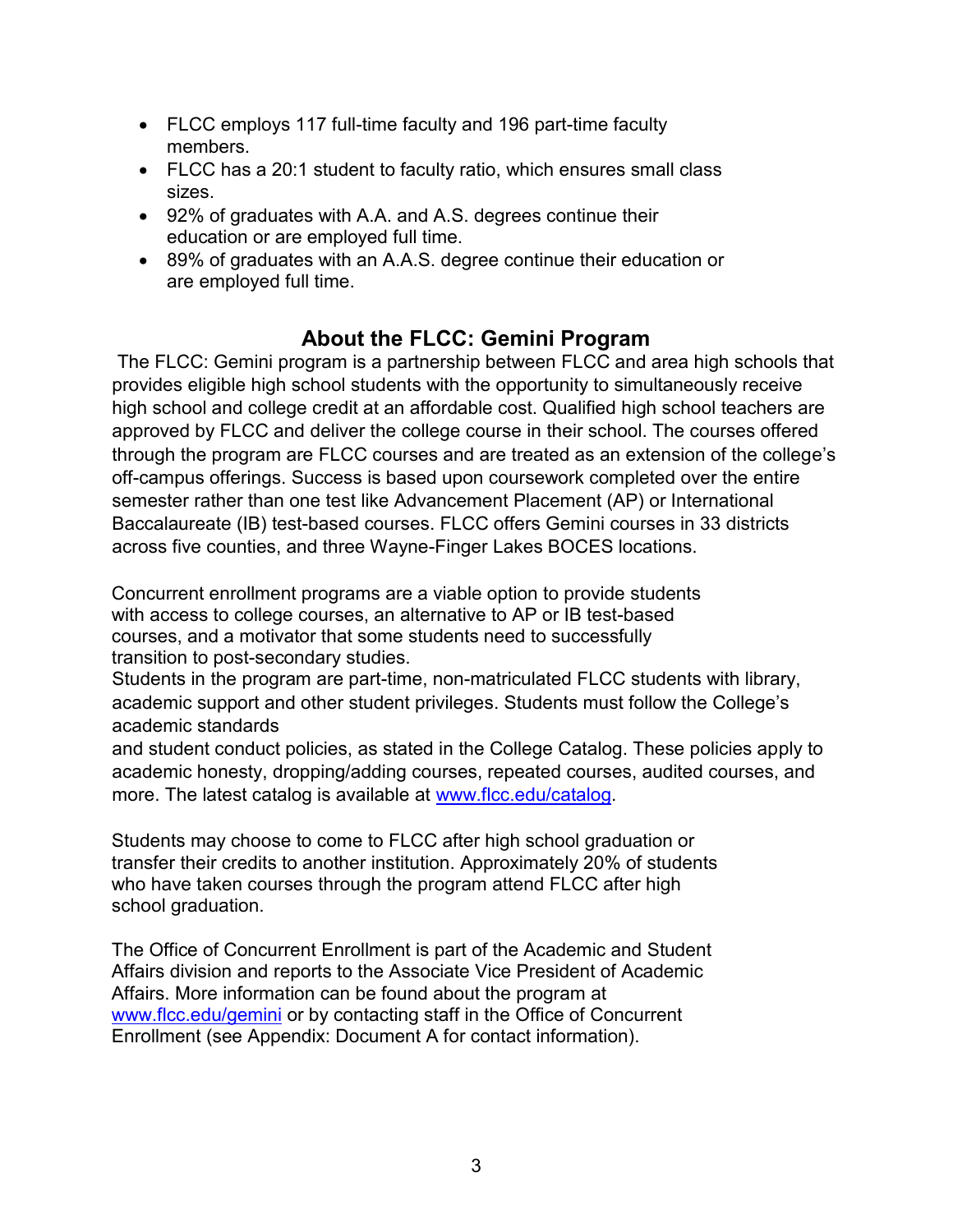#### **List of partner schools for 2018-2019:**

| Avoca High School                 | <b>Haverling High School</b> | Prattsburgh High School       |  |
|-----------------------------------|------------------------------|-------------------------------|--|
| <b>Bloomfield High School</b>     | Honeoye High School          | Red Jacket High School        |  |
| Canandaigua Academy               | Lyons High School            | Romulus High School           |  |
| Clyde-Savannah High School        | Marcus Whitman High School   | Sodus High School             |  |
| Dundee High School                | <b>Marion High School</b>    | <b>Victor High School</b>     |  |
| East Palmyra Christian            | <b>Midlakes High School</b>  | <b>Waterloo High School</b>   |  |
| School                            |                              |                               |  |
| Gananda High School               | <b>Mynderse Academy</b>      | Wayne High School             |  |
| Geneva High School                | <b>Naples High School</b>    | <b>Williamson High School</b> |  |
| Greece Athena High School         | <b>Newark High School</b>    | <b>WFL BOCES - Flint</b>      |  |
| <b>Greece Odyssey High School</b> | North-Rose Wolcott High      | <b>WFL BOCES - New</b>        |  |
|                                   | School                       | <b>Visions</b>                |  |
| Greece Olympia High School        | Palmyra-Macedon High School  | <b>WFL BOCES - PTECH</b>      |  |
| Hammondsport High School          | Penn Yan Academy             | <b>WFL BOCES - WTCC</b>       |  |

#### **2018 – 2019 Gemini Calendar**

The FLCC: Gemini program follows the K-12 District calendar. Students register for courses after they begin the fall and spring semesters. The fall semester concludes at the end of January prior to Regents exams and the spring semester concludes at the end of June prior to Regents exams.

| <b>Date/Time Frame</b> | <b>Activity</b>                                                           |
|------------------------|---------------------------------------------------------------------------|
| $9/11 - 10/5$          | <b>Fall Registration Period</b>                                           |
| 10/26                  | <b>Fall Census Rosters Due</b>                                            |
| 11/30                  | Last day to withdraw (fall courses) – NO REFUND                           |
| 1/25                   | <b>Fall Grades Due</b>                                                    |
| $2/5 - 3/8$            | <b>Spring Registration Period</b>                                         |
| 3/29                   | <b>Spring Census Rosters Due</b>                                          |
| 4/1                    | Last Day to Withdraw (spring $&$ full year courses) – NO<br><b>REFUND</b> |
| 6/28                   | <b>Spring Grades Due</b>                                                  |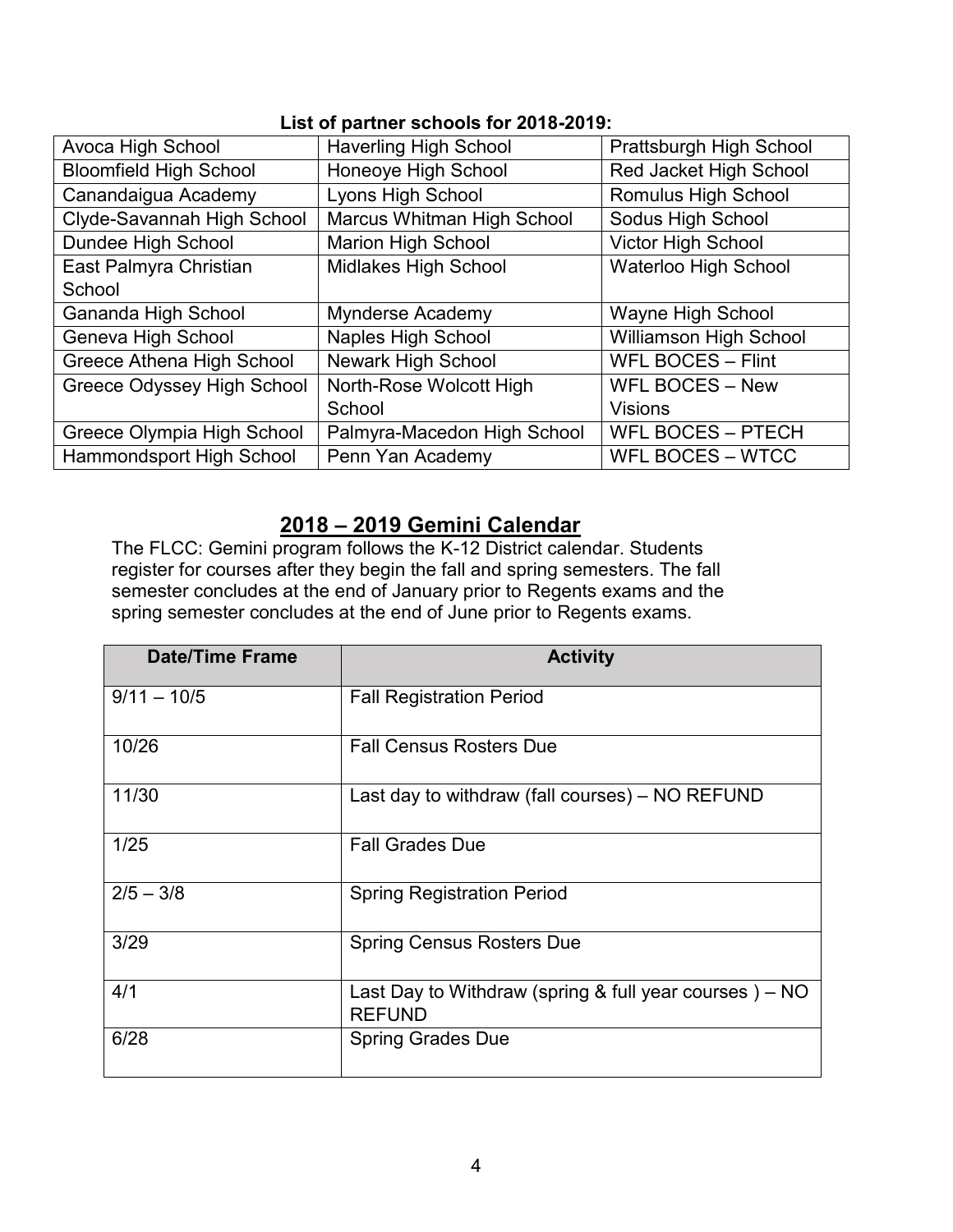# **Course Offerings**

Below is a list of courses available through the FLCC: Gemini program. Not all courses are offered in all school districts.

| <b>C</b> ourse | $\#$     | Course Title                               | Credits        |
|----------------|----------|--------------------------------------------|----------------|
| ACC            | 101      | Principles of Financial Accounting         | $\overline{4}$ |
| <b>ART</b>     | 100, 101 | Art History I, II                          | 3              |
| ART            | 110      | Digital Photography                        | 3              |
| <b>BIO</b>     | 103      | <b>Environmental Science</b>               | 4              |
| <b>BIO</b>     | 110      | Fundamentals of Human Anatomy & Physiology | 3              |
| <b>BIO</b>     | 121, 122 | General Biology I, II                      | 4, 4           |
| <b>BUS</b>     | 120      | <b>Business Organization</b>               | 3              |
| <b>BUS</b>     | 131      | Personal Money Management                  | 3              |
| <b>CHM</b>     | 121, 122 | General Chemistry I, II                    | 4, 4           |
| COM            | 110      | Public Speaking                            | 3              |
| CSC            | 105      | Core Word, Core Excel, PowerPoint          | 3              |
| <b>CSC</b>     | 115      | Introduction to Programming & Computing    | 3              |
| CSC            | 122      | Introduction to Webpage Development        | 3              |
| ECO            | 100      | Survey of Economics                        | 3              |
| ENG            | 101      | Composition I                              | 3              |
| ENG            | 103      | Composition II                             | 3              |
| <b>FRN</b>     | 201, 202 | French III, French IV                      | 3, 3           |
| <b>FRN</b>     | 203, 204 | French V, French VI                        | 3, 3           |
| <b>GST</b>     | 116      | College Study Strategies                   | 3              |
| <b>HIS</b>     | 110, 111 | United States History I, II                | 3, 3           |
| <b>HPE</b>     | 110      | <b>Physical Conditioning</b>               | 1              |
| <b>HPE</b>     | 117      | <b>Basic Weight Training</b>               | $\mathbf{1}$   |
| <b>HPE</b>     | 164      | <b>Stress Reduction Through Exercise</b>   | $\overline{2}$ |
| <b>HPE</b>     | 212      | Health                                     | 3              |
| <b>MAT</b>     | 110      | Mathematics of Money                       | 3              |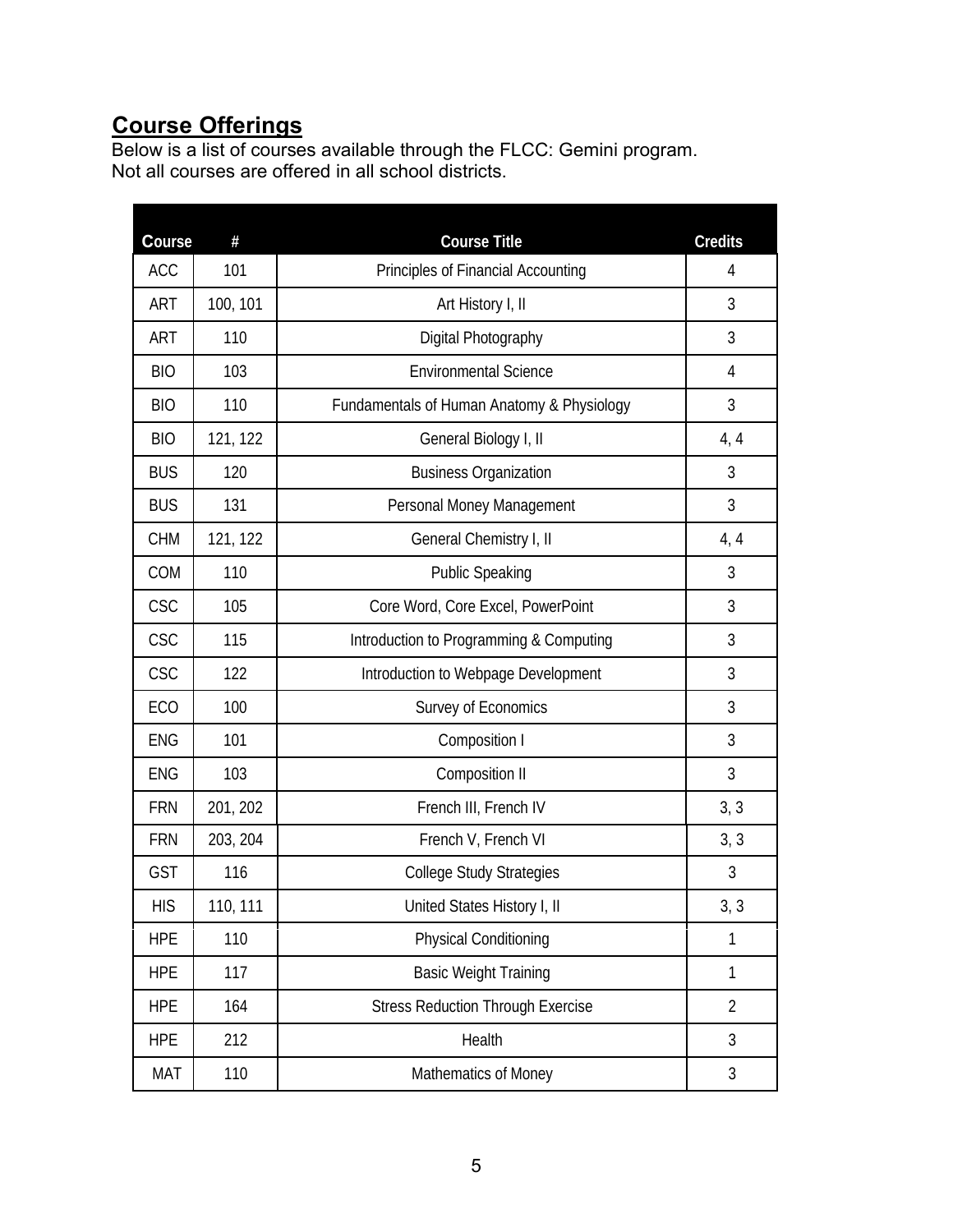| <b>MAT</b> | 152      | Pre-Calculus                | 3    |
|------------|----------|-----------------------------|------|
| <b>MAT</b> | 200      | Intermediate Statistics     | 3    |
| <b>MAT</b> | 271      | Calculus I                  | 4    |
| <b>MUS</b> | 100      | Music Appreciation          | 3    |
| <b>MUS</b> | 105      | Basic Musicianship          | 3    |
| <b>NS</b>  | 115      | Introduction to Nutrition   | 3    |
| PHY        | 118, 119 | College Physics I, II       | 4, 4 |
| POL        | 100      | American Government         | 3    |
| <b>PSY</b> | 100      | Introduction to Psychology  | 3    |
| SCI        | 151      | Introduction to Astronomy   | 3    |
| SCI        | 171      | Introduction to Meteorology | 3    |
| <b>SOC</b> | 100      | Introduction to Sociology   | 3    |
| <b>SPN</b> | 201, 202 | Spanish III, Spanish IV     | 3, 3 |
| <b>SPN</b> | 203, 204 | Spanish V, Spanish VI       | 3, 3 |

# **Student Eligibility Requirements**

To be eligible to register for a Gemini course, the site coordinator and/or instructor must verify that each student meets the following requirements:

- Junior or senior in high school.
- Sophomores may enroll in courses with a prefix of CSC, FRN, GST, HPE and SPN if they meet course pre-requisite requirements.
- Complete FLCC prerequisites as stated in the FLCC College Catalog.

## **Math Placement**

-Placement into MAT 110 (Business Math) has no prerequisite. -Placement into MAT 152 (Pre-Calc) requires students to have completed Algebra II with an 80% overall class average, 580 or higher Math SAT score, or 24 or higher Math ACT score.

-Placement into MAT 200 (Intermediate Statistics) requires students to have completed Algebra II with an 80% overall class average or successfully completed a Pre-Calc course, 580 or higher Math SAT score, or 24 or higher Math ACT score.

-Placement into MAT 271 (Calc I) requires students to have completed Pre-Calc with an 80% overall class average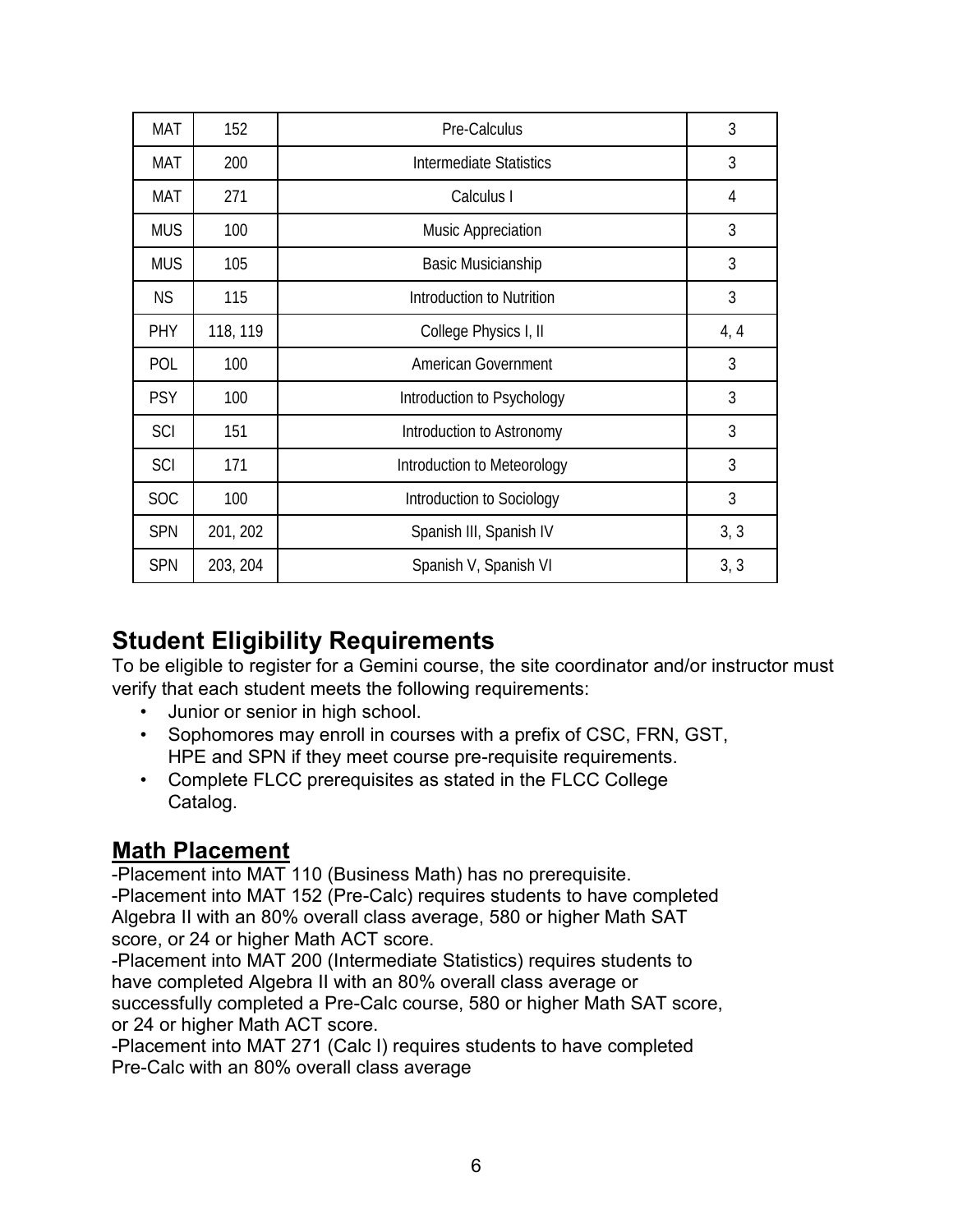On campus, FLCC's Math Department utilizes a high school transcript review process to place students in FLCC's on-campus math courses. The Gemini placement guidelines above are the exact same guidelines used for on-campus students.

## **English Placement**

-Placement into ENG 101 or ENG 102 requires student to have completed their previous English course with an 80% overall class average. -Placement into ENG 103 requires student to have registered for and completed ENG 101 with a C- or higher course grade (70% or higher high school grade)

On campus, FLCC's Humanities Department utilizes the Accuplacer placement test for student placement in all ENG courses. Placement into Gemini sections of ENG 101 or ENG 102 will be based on successfully achieving the 80% benchmark on the previous high school English course as a proxy for an Accuplacer placement.

## **Placement Testing**

If the student's previous course grade (Math or English) was between 77- 79%, and therefore not successfully meeting the placement criteria for the course(s) they seek, it may be permissible for the student to take the Accuplacer placement test by following our exceptions process:

- 1. A school counselor must send a copy of the student's transcripts and a letter of recommendation from a teacher or counselor attesting to the student's capabilities to the Office of Concurrent Enrollment.
- 2. A high school teacher or counselor must be identified (by name and email address) who is agreeing to proctor the Accuplacer test for the student.

The identified proctor will receive an email to their school email address with instructions on how to set up an individual remote Accuplacer test.

## **Related information**

We recognize and support that some districts have implemented higher academic thresholds that may also require relevant qualitative benchmarks, such as work ethic or teacher recommendation, for placement in Gemini courses. The placement criterion above sets a minimum expectation of students' academic preparedness for collegelevel courses. Gemini courses are not supplements or replacements for high school courses. They provided academically prepared students an opportunity to earn dual credit for the course.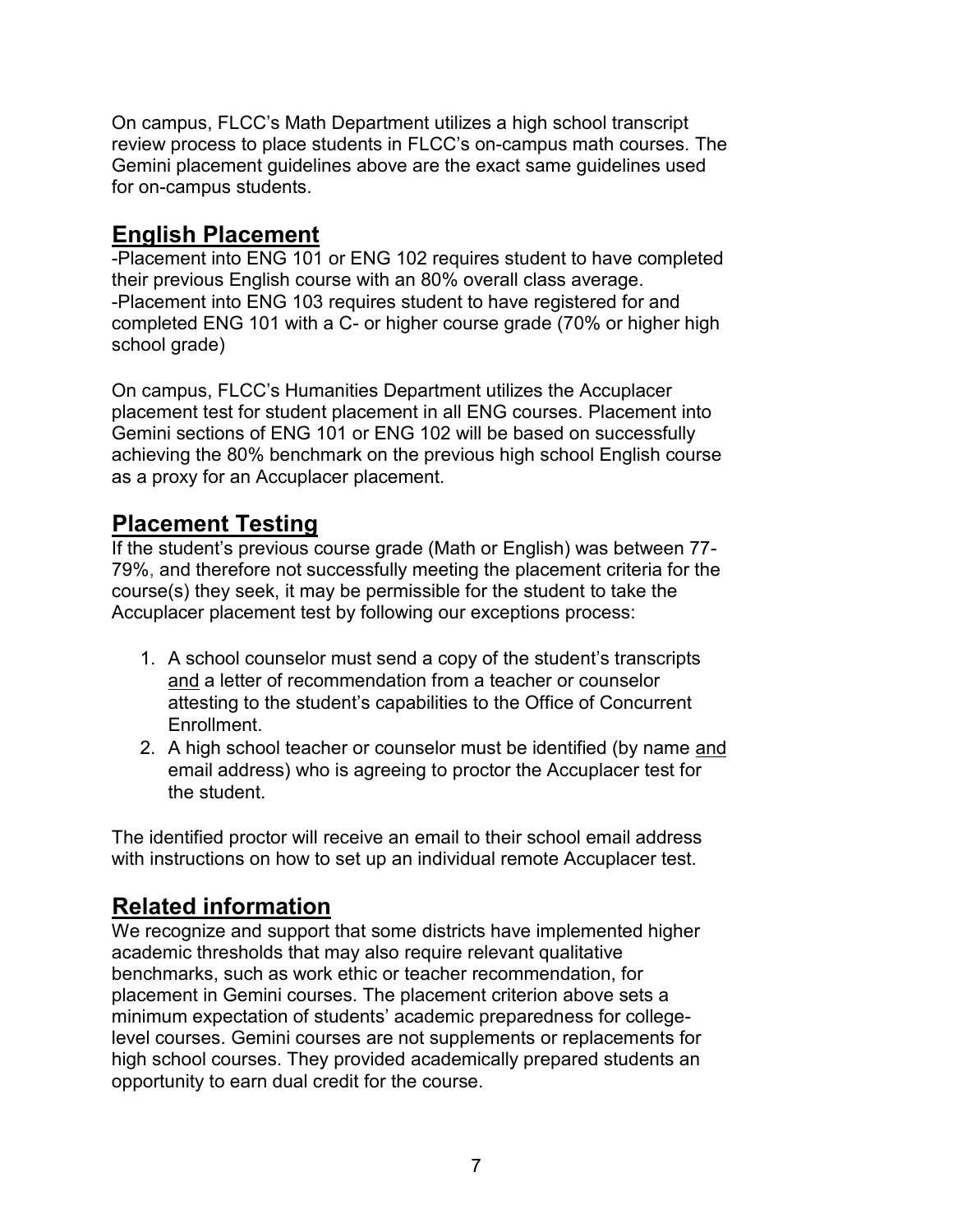At the conclusion of the Gemini registration period, Gemini instructors and Site Coordinators will be required to confirm that students registered for the course meet the appropriate placement criteria. Students who registered for the course, but do not meet the placement criteria will be administratively dropped from the course.

The Office of Concurrent Enrollment reviews individual requests for enrollment exceptions (other than MAT or ENG courses). A letter of recommendation and a copy of the student's high school transcript are required. This letter should be from someone that can attest to the student's academic ability to succeed in that particular course.

## **Gemini Practices**

#### **Academic Dishonesty**

Engaging in forms of academic dishonesty, such as cheating and plagiarism is prohibited. The term "cheating" includes, but is not limited to: 1) use of any unauthorized assistance in taking quizzes, tests, or examinations; 2) dependence upon the aid of sources beyond those authorized by the instructor in writing papers, preparing reports, solving problems, or carrying out other assignments; 3) the acquisition, without permission, of tests or other academic material belonging to a member of the College faculty or staff; or 4) aiding and/or abetting another student for the purpose of cheating. The term "plagiarism" includes, but is not limited to the use by paraphrase or direct quotation of the published or unpublished work of another person without full and clear acknowledgment. It also includes the unacknowledged use of materials prepared by another person or agency engaged in the selling of term papers or other academic materials. These definitions, examples, and prohibition of academic dishonesty apply equally to all FLCC classes, whether online, at a campus center, or through any other method(s) of delivery.

Forms of academic dishonesty will not be tolerated by Finger Lakes Community College. Faculty may impose a mandatory minimum penalty upon a student found to have committed a violation. Initial responsibility and authority for handling suspected academic dishonesty situations rests with the faculty, but may rise to the level of student conduct matters depending on the specifics of each situation. Please refer to the information in the Sanctions section of the Student Code of Conduct for more detail on the handling of suspected academic dishonesty. Students charged with violating this section of the Code will have their academic file reviewed via the One Stop Office to verify any past academic dishonesty occurrences. The Student Code of conduct can be found at [www.flcc.edu/offices/judicial/index.cfm.](http://www.flcc.edu/offices/judicial/index.cfm)

Disciplinary action for violations of academic honesty will be determined by the instructor. The consequences for such violations may range from a warning to receiving a grade of "F" in the course. Students who have been assigned a grade of "F" for a course as a result of academic dishonesty will not be permitted to change that grade by withdrawing from the course. An instructor may also request that the Community Standards Office investigate alleged academic dishonesty and take appropriate action based on the Student Code of Conduct.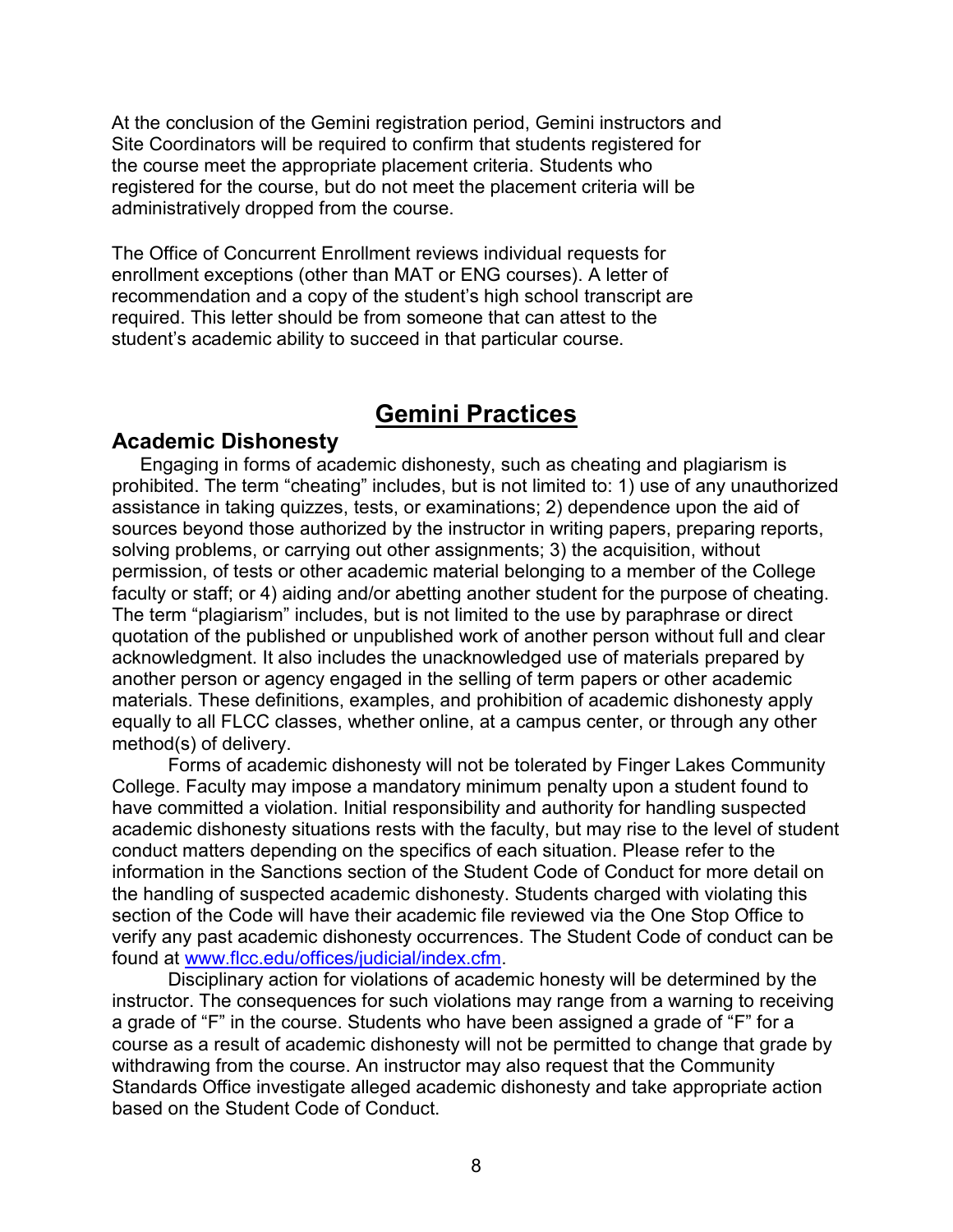#### **Attendance & Course Participation**

FLCC does not have a formal student attendance policy. Each Gemini instructor sets his/her attendance policy in accordance with the district policy. Attendance policies should be stated in the course outline and students should be informed regarding the attendance policy on the first day of class. Absence due to disciplinary action and/or high school code of conduct violations will result in the student being dropped from the college portion of the course or prevented from registering. Absences due to medical issues or other reasons will be reviewed on a case-by-case basis by the Office of Concurrent Enrollment. In all circumstances, students will be required to meet course expectations and to work in conjunction with the Gemini instructor to fulfill all course requirements.

#### **Educational Records-Student Rights**

Pursuant to the requirements of the Family Education Rights and Privacy Act (FERPA) of 1974, Finger Lakes Community College has adopted a policy which ensures that students will have the right to inspect and review certain education records maintained under their names, and to obtain copies of those records. Further, FLCC will not disclose personally identifiable information from the education records of a student without the prior written consent of the student except as permitted by the Act and specified in the College statement of policy.

The Family Educational Rights and Privacy Act (FERPA) affords students certain rights with respect to their education records. They are:

- 1. *The right to inspect and review the student's education records within 45 days of the day the College receives a request for access.* Students should submit to the Registrar, Associate Vice President of Student Affairs, academic department chairperson, or other appropriate official, written requests that identify the record(s) they wish to inspect. The College official will make arrangements for access and notify the student of the time and place where the records may be inspected. Students will be required to produce identification (e.g., driver's license or SUNY ID) prior to inspecting the records. If the records are not maintained by the College to whom the request was submitted, that official shall advise the student of the correct official to whom the request should be addressed.
- 2. *The right to request the amendment of the student's education records that the student believes are inaccurate or misleading.* Students may ask the College to amend a record that they believe is inaccurate or misleading. They should write the College official responsible for the record, clearly identify the part of the record they want changed, and specify why it is inaccurate or misleading. If the College decides not to amend the record as requested by the student, the College official will notify the student of the decision and advise the student of his or her right to a hearing regarding the request for an amendment. Additional information regarding the hearing procedures will be provided to the student when notified of the right to a hearing.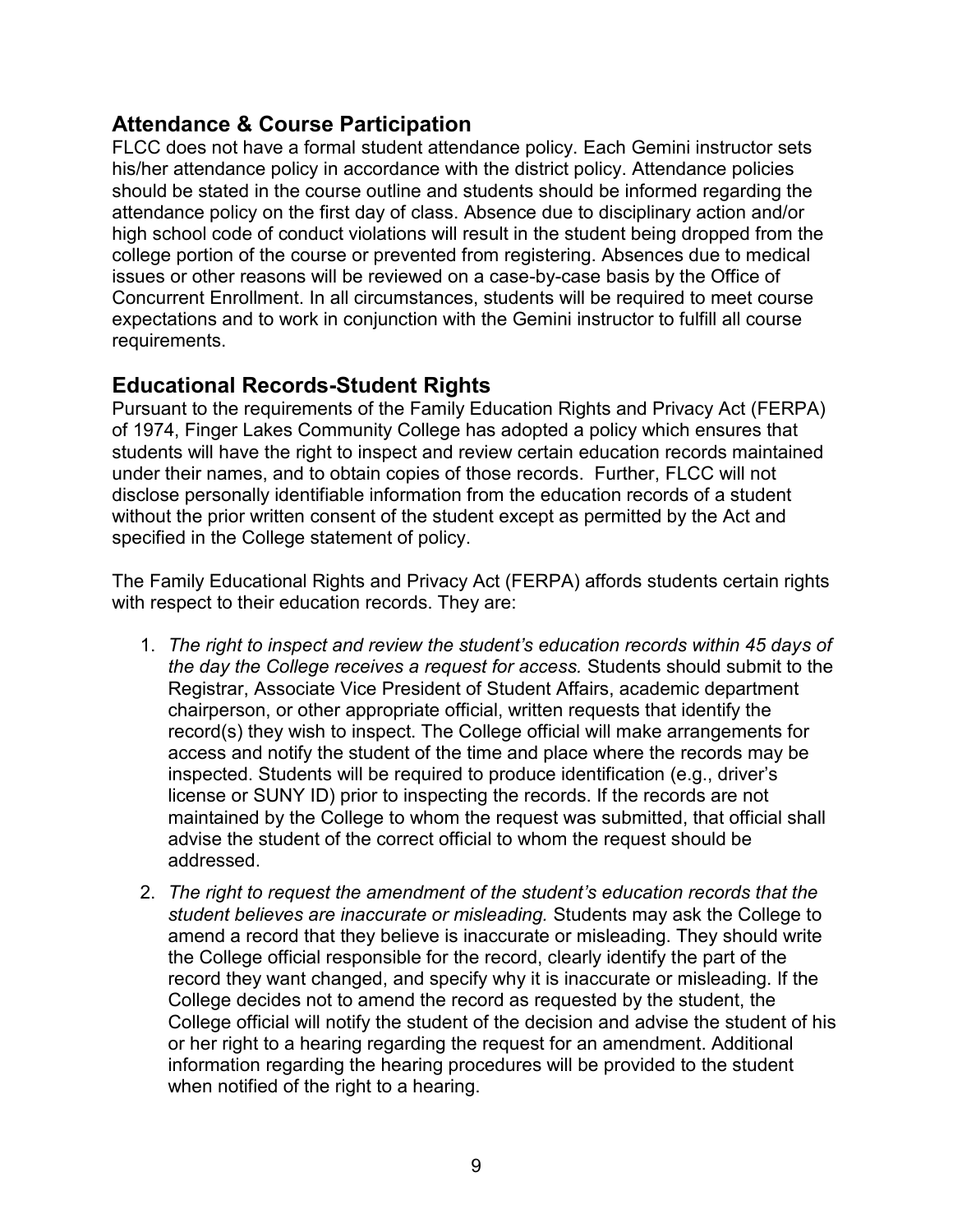3. *The right to consent to disclosures of personally identifiable information contained in the student's education records, except to the extent that FERPA authorizes disclosure without consent.* Under FERPA, the College may disclose "directory information" about the student without the student's consent. "Directory information" is information not generally considered harmful or an invasion of privacy if disclosed. The College defines directory information as the student's name, address, telephone listing; photograph or likeness; date of birth; field of study; participation in officially recognized activities and sports; weight and height of athletes; dates of attendance at the College; degrees and awards received; and the most recent previous school attended. Students who do not wish to have their directory information released to the public must notify the Registrar's Office in writing and identify the specific information they do not wish to have released. Students may request this at any time. Note: Generally, directory information is not automatically released to the public. That is, when a request is received for a student's directory information, the Registrar's Office staff member will inquire as to the purpose of the request.

One exception which permits disclosure without consent is disclosure to school officials with legitimate educational interests. A College official is a person employed by the College in an administrative, supervisory, academic or research, or support staff position (including Campus Safety personnel and Student Health staff); a person or company with whom the College has contracted (such as an attorney, auditor, or collection agent); a person serving on the Board of Trustees; or a student serving on an official committee, such as the Disciplinary Board or Academic Grievance Board, or assisting another College official in performing his or her tasks. A College official has a legitimate educational interest if the official needs to review an education record in order to fulfill his or her professional responsibility.

Upon request, the College discloses education records without consent to officials of another school in which a student seeks or intends to enroll. [NOTE: FERPA requires an institution to make a reasonable attempt to notify the student of the records request unless the institution states in its annual notification that it intends to forward records on request.]

4. *The right to file a complaint with the U.S. Department of Education concerning alleged failures by Finger Lakes Community College to comply with the requirements of FERPA.* The Office that administers FERPA is: Family Policy Compliance Office U.S. Department of Education 600 Independence Avenue, SW Washington, DC 20202-4605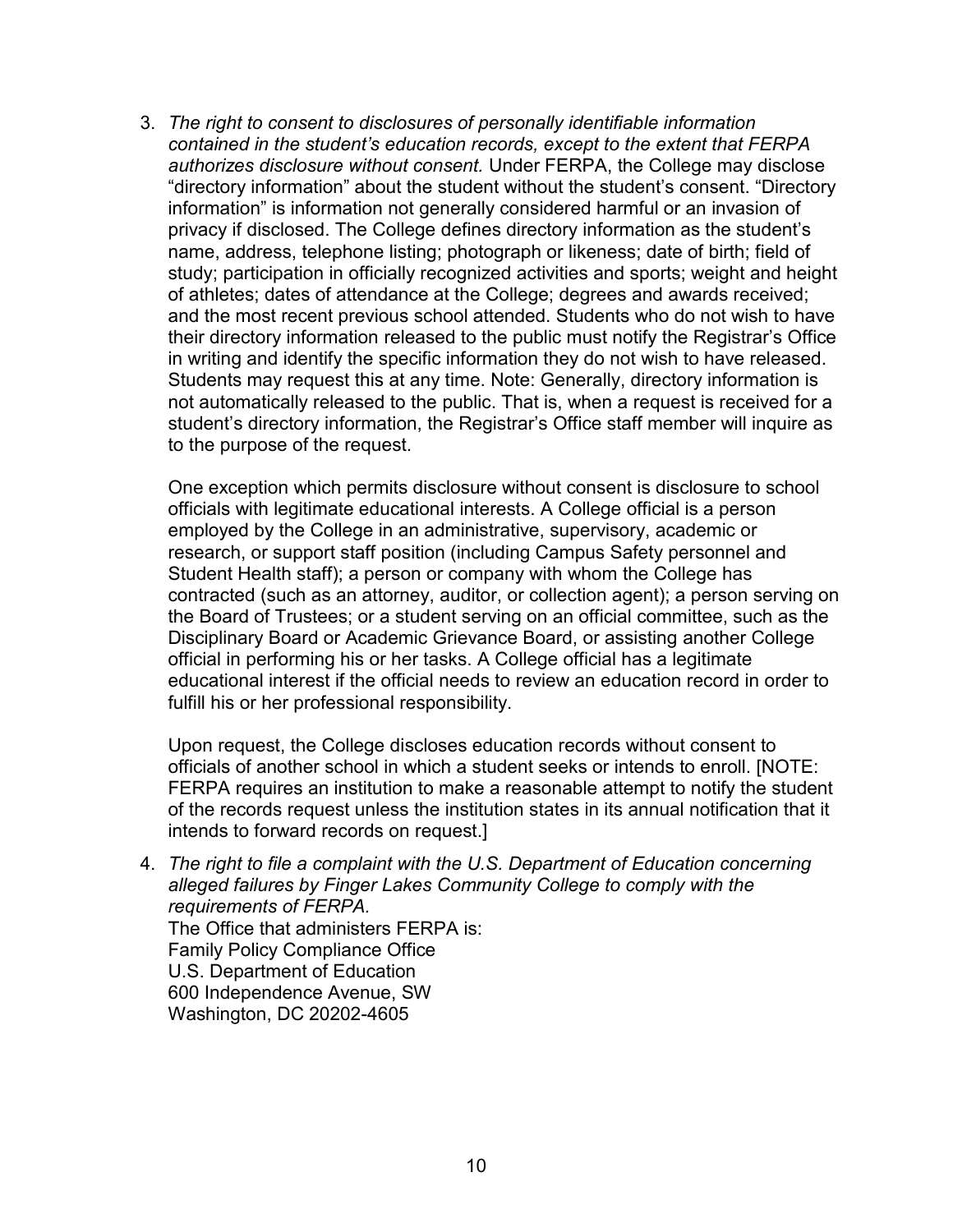## **Full-time Enrollment**

SUNY guidelines indicate concurrent enrollment is intended to be a part-time program. However, exceptional students have the option to take a full-time load (12+ credits). A maximum of 18 credit hours per semester is allowed.

#### **Gemini Scholarship**

The Gemini Scholarship recognizes the academic achievement of high school seniors who have participated in the FLCC: Gemini program and plan to pursue full-time studies at FLCC upon high school graduation. The scholarship is worth one half the cost of FLCC's full-time tuition for one year. Twelve scholarships are awarded each year. Eligibility requirements include:

- High school seniors residing in Ontario, Wayne, Seneca, or Yates county
- Complete (received a final grade) at least 9 credits through the FLCC: Gemini program by April 1.
- Minimum 3.0 FLCC GPA.

For more information visit [www.flcc.edu/gemini.](http://www.flcc.edu/gemini)

#### **IEPs/504s**

All students registered for an FLCC: Gemini course are required to meet minimum course expectations and learning outcomes indicated in the FLCC course syllabus. Testing and assessment accommodations for students with IEPs/504s that allow for students to meet course expectations and learning outcomes must be given including but not limited to extended time, separate location, assigning a reader, etc. Alternative assignments, fewer assignments, substitution of materials or lowering assignment/test expectations are not recognized accommodations for a college student. Gemini instructors may choose to give separate grades for the high school portion of the course if needed.

#### **Grades**

Final grades are posted online through Web Advisor. Fall grades are submitted in late January and spring grades are submitted in late June. See the FLCC: Gemini Calendar for exact due dates.

Students may receive an "I" for "Incomplete". Incomplete indicates that a student was unable to complete a small portion of the course work by the end of the semester due to extenuating circumstances such as medical, etc. This grade may be assigned at the discretion of the instructor and is a temporary grade. Instructors may require a signed contract that includes a description of the work to be completed and a deadline for completion. The deadline for completing work is at the instructor's discretion, but cannot exceed one calendar year. After the student has completed the work, the instructor must submit a "Change of Grade Form" to the Office of Concurrent Enrollment. If the "I" grade has not been changed within one calendar year, it will be administratively changed to an "F".

Grades for an FLCC course use alpha format and all Gemini instructors are asked to follow the grade conversion scale below: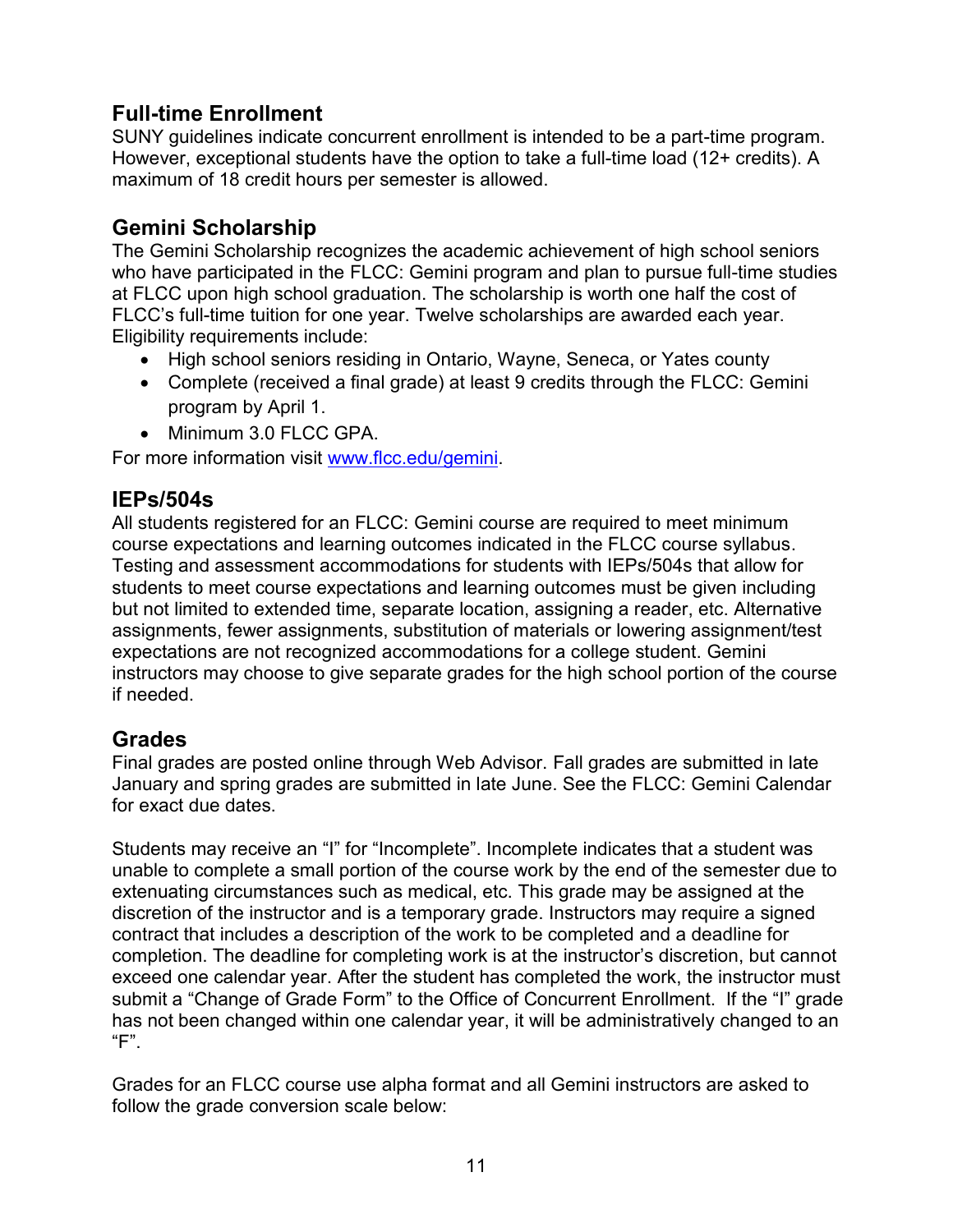|       | 93 & above | 40  | C    | $73 - 77$             | 2.0 |
|-------|------------|-----|------|-----------------------|-----|
| А-    | $90 - 92$  | 37  | $C-$ | $70 - 72$             | 17  |
| B+    | $88 - 89$  | 3.3 | D+   | $68 - 69$             | 1.3 |
| B     | $83 - 87$  | 3 Q |      | $63 - 67$             | 1.0 |
| $B -$ | $80 - 82$  | 27  | D-   | $60 - 62$             | ი 7 |
| Ր+    | 78 – 79    | 23  |      | <b>59 &amp; lower</b> | 0.0 |

#### **Registration**

Students who participate in the FLCC: Gemini program are non-matriculated FLCC students who generate an official record at the College. Registrations are done through the Office of Concurrent Enrollment at each high school during September and February. To register, students must complete a registration form, submit a certificate of residence application form, and pay student fees in full. Registrations will not be accepted after the deadline. See the FLCC: Gemini Timeline for exact dates.

The complete the certificate of residency application form, students must bring photo ID and proof of address (not a PO Box). Double tuition is charged for students who do not turn in a certificate of residency application within 30 days from the start of the college semester or have not lived in New York State for at least one year. The certificate of residency is valid for one calendar year. Students who complete the certificate of residency form in the fall semester do not need to complete one for the spring semester.

#### **Student IDs**

Students who enroll in the FLCC: Gemini program are eligible to receive a student ID card. Students may request an ID card by visiting the FLCC Bookstore located in the Student Center, Canandaigua Campus. Students must show some form of picture ID. All students receive their first card for free. Replacement cards will be printed for a \$10.00 charge.

#### **Student Resources**

Gemini students are non-matriculated FLCC students with access to library resources, academic support, Web Advisor and Blackboard. Each semester students are sent a welcome letter that provides them with their Student ID# and FLCC e-mail address, as well as instructions on how to access online library resources, Web Advisor and Blackboard.

#### **Textbooks and Software**

Gemini instructors must utilize FLCC approved textbooks. It is the responsibility of the school district to provide a classroom set of textbooks for the course or they may choose to have students purchase their own textbooks. Gemini instructors must utilize all required FLCC software. It the responsibility of the school district to purchase the necessary software to teach the course.

#### **Transferability**

Students who choose to attend another institution after high school graduation may request to send an official copy of their FLCC transcript to any college or university.